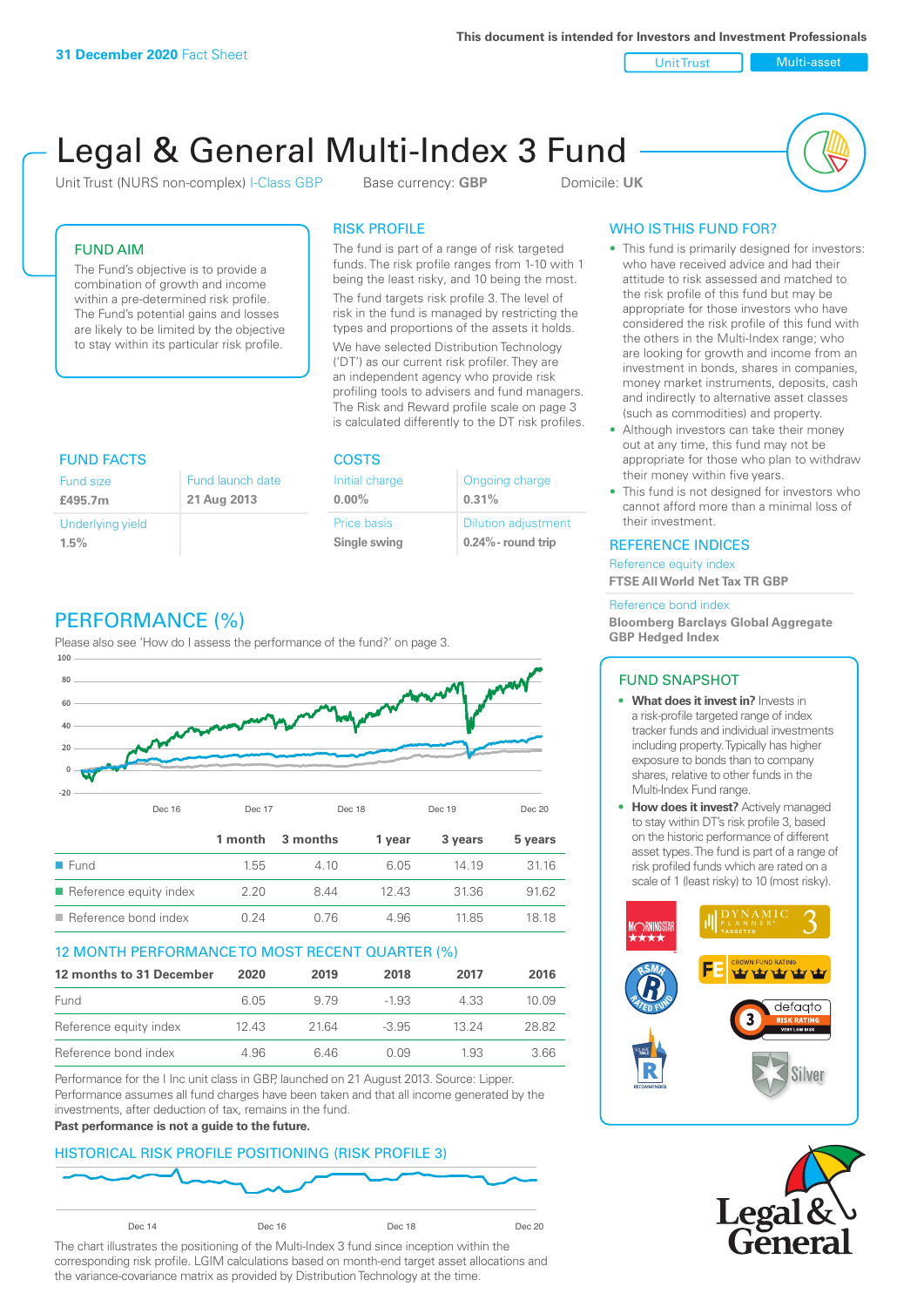# Legal & General Multi-Index 3 Fund

Unit Trust (NURS non-complex) I-Class GBP

# PORTFOLIO BREAKDOWN

All data source LGIM unless otherwise stated. Totals may not sum due to rounding.





#### FUND MANAGERS

The fund managers have responsibility for managing the multi-index fund range. They are part of the Multi-Asset Funds (MAF) team in LGIM. This team focuses on designing and managing multi-asset funds that are tailored to match the specific objectives of various client types. The team sits within a wider Asset Allocation team which combines both depth of experience with a broad range of expertise from different fields, including fund management, investment consulting and risk management roles.

# TOP 10 HOLDINGS (%)

| <b>GBP</b> Liquidity<br>10.8        |     |
|-------------------------------------|-----|
| Global Inflation Linked Index Trust | 9.0 |
| UST 10yr                            | 7.8 |
| <b>Global Corporates OEIC</b>       | 7.0 |
| UK Gilts All stocks                 | 7.0 |
| US Equities Index Trust             | 5.8 |
| UK Equities Index Trust             | 4.0 |
| High Income Trust                   | 3.5 |
| Japan Equities Index Trust          | 3.5 |